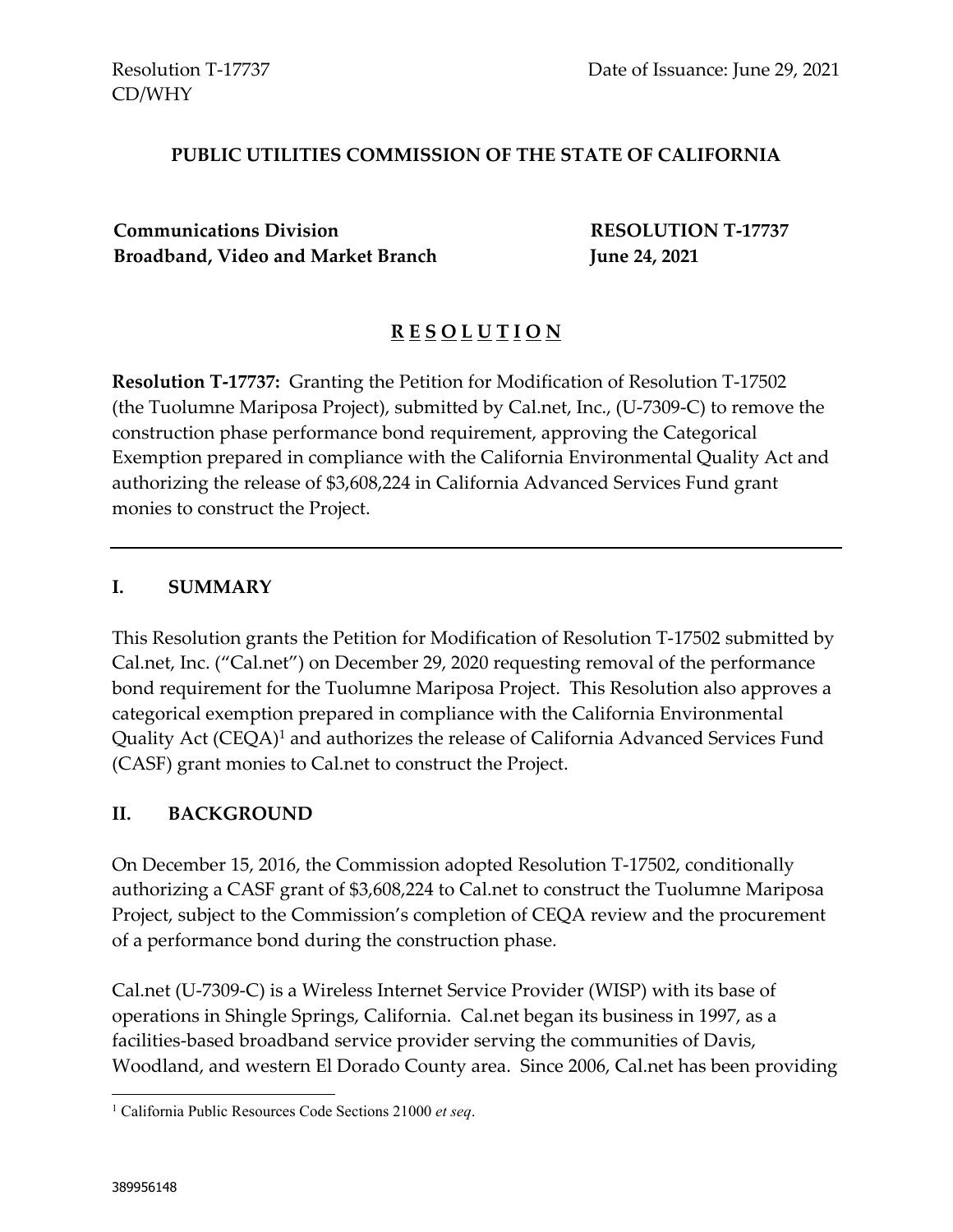fixed wireless rural broadband service. In January 2015, Cal.net began providing facilities-based interconnected Voice over Internet Protocol (VoIP) telephony service to residential and business customers. On February 9, 2017, Cal.net received a Certificate of Convenience and Necessity (CPCN) and is now a telephone corporation subject to the Commission's regulatory authority. Cal.net currently uses a variety of different methodologies to deliver fixed-wireless (FWA) broadband services, including licenseexempt 5 GHz spectrum, lightly-licensed 3.65 GHz WiMAX, license-exempt 2.4 GHz spectrum, license-exempt 900 MHz spectrum, and TV White Space in the UHF bands.

The Tuolumne Mariposa Project is a last-mile fixed wireless infrastructure project that will provide broadband Internet and VoIP telephony services to 834 Census blocks, 7,711 households, 16 fire stations, and 19 anchor institutions with speeds of up to 25 Mbps download and 4 Mbps upload in the underserved rural communities of Tuolumne and Mariposa Counties. The fixed-wireless equipment will be deployed on towers owned by Cal.net or leased from other providers. Cal.net will deploy different FWA technologies to customers depending on terrain and topology including but not limited to the following: Unlicensed National Information Infrastructure (U-NII) equipment for line-of-sight applications, fixed-LTE (a non-mobile variation of the LTE commonly used in cell phones) in near-line-of-sight areas (minor obstructions) and TV White Space in the UHF and upper-VHF bands for heavily-obstructed non-line-of-sight terrain.

On December 29, 2020, Cal.net filed a Petition for Modification (Petition) of T-17502 and served it on the CASF service list. In the Petition, Cal.net requests that the Commission modify Resolution T-17502 to remove the requirement for a constructionphase performance bond for the Tuolumne Mariposa Project, just as the Commission had previously done so for by Resolution T-17591 for the El Dorado North Project. Cal.net also requested that its Petition be expedited.

## **III. REMOVAL OF CONSTRUCTION BOND DISCUSSION**

In Resolution T-17502, the Commission ordered Cal.net to obtain a performance bond for the Tuolumne Mariposa project because according to applicable CASF rules, all nontelephone corporations were required to post a performance bond for the construction phase of the project in order to ensure completion.<sup>2</sup> Specifically, Resolution T-17502 required Cal.net to send an executed bond, equal to the total amount of the CASF

<sup>2</sup> D.14-02-018, pp. 2-3, and 12-19; see also Resolution T-17443, Appendix 2, Revised Application Requirements and Guidelines, p. 11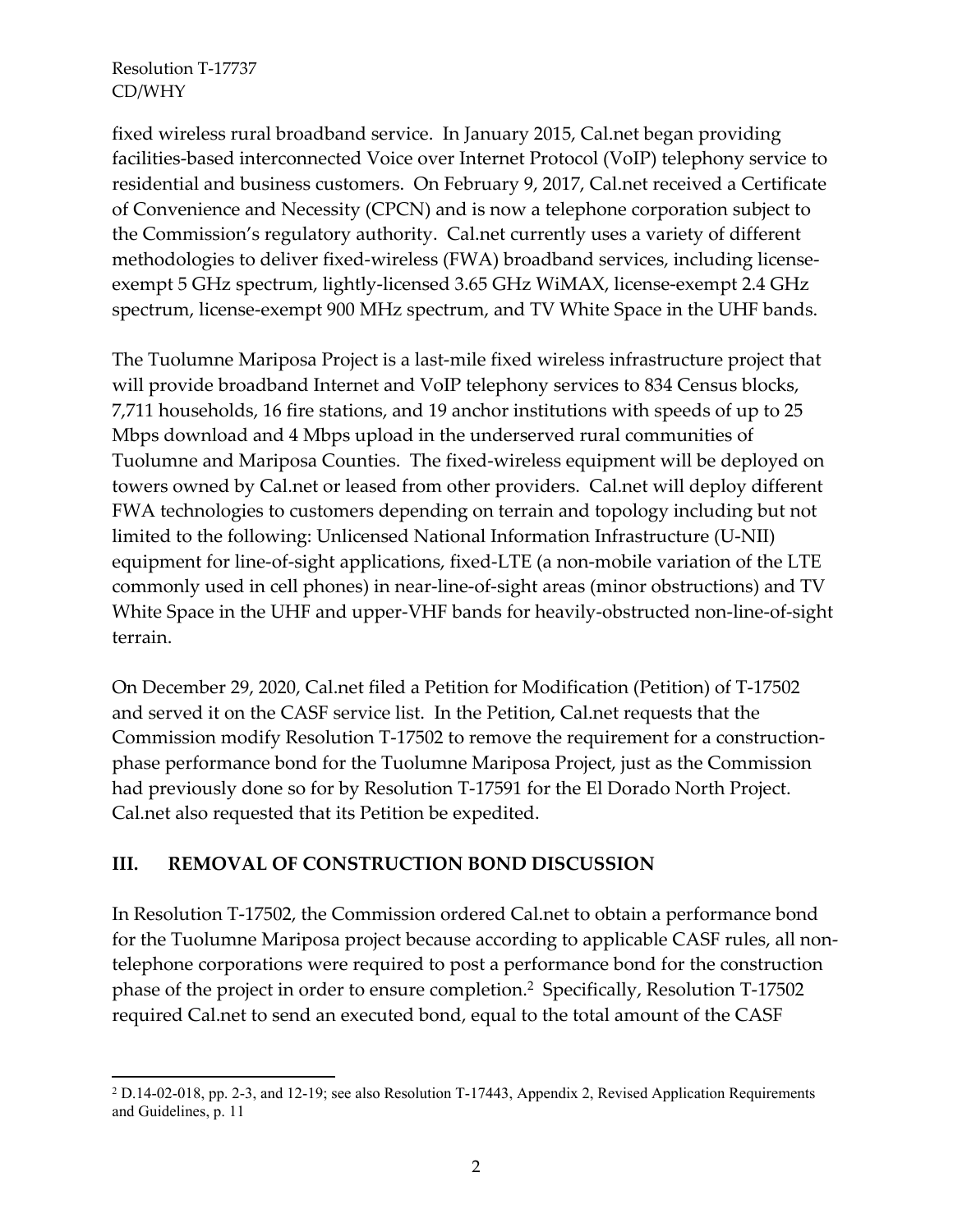award, to the CPUC's Executive Director and to the Director of the Communications Division within five business days after the completion of the CEQA review.

In its Petition, Cal.net states that the requirement to obtain a performance bond for the construction phase of the project was based on its status as a non-telephone corporation at the time the CASF grant was awarded. Cal.net states that having received a CPCN on February 9, 2017, the requirement no longer applies. Specifically, Cal.net states that their status as a telephone corporation subject to the Commission's regulatory authority provides greater protection for CASF funds.

Staff agrees that the facts warranting modification of Resolution T-17502 were not in existence at the time the Resolution was issued. CD staff further agrees that the Petition is now warranted because Cal.net is now a certified telephone corporation (CPCN) subject to full regulatory authority by the Commission and therefore the obligation to post a bond is no longer necessary.

## **IV. ENVIROMENTAL COMPLIANCE DISCUSSION**

In Resolution T-17502, the Commission conditionally authorized a CASF grant to Cal.net to construct the Tuolumne Mariposa Project, which also triggered the requirement that the Commission act as the lead agency for environmental review pursuant to CEQA. Consistent with the Commission's requirements, Cal.net, Inc. provided a Proponent's Environmental Assessment (PEA) to the Energy Division's Infrastructure Permitting and CEQA Unit in February 2021. After reviewing the information contained in the PEA, the CEQA Unit determined that the CEQA process has been completed for the project.

The Tuolumne Mariposa project will cover 420.31 square miles and will provide broadband speeds of up to 25 megabits per second (Mbps) download and 4 Mbps upload to 7,711 households. The Tuolumne Mariposa project includes communities of Bear Valley, Columbia, Coulterville, Groveland, Pine Mountain Lake, Jamestown, Pinecrest, Sonora, Soulsbyville, Tuolumne, Twain Harte, Strawberry, Long Barn, Sierra Village, Cold Springs, Mi-Wuk Village, Cedar Ridge, Tuttletown, Moccasin, Greeley Hill, and Blanchard. The proposed project will serve 834 Census Blocks and cover 420.31 square miles in portions of Tuolumne and Mariposa counties. This project encompasses the geographical areas of Bear Valley Area, Greeley Hill Area, Cold Springs, Pinecrest, Strawberry area, Don Pedro/Tuolumne City Area, and Pine Mountain Lake (near Groveland) that have been identified as "High Priority Areas" in Resolution T-17443.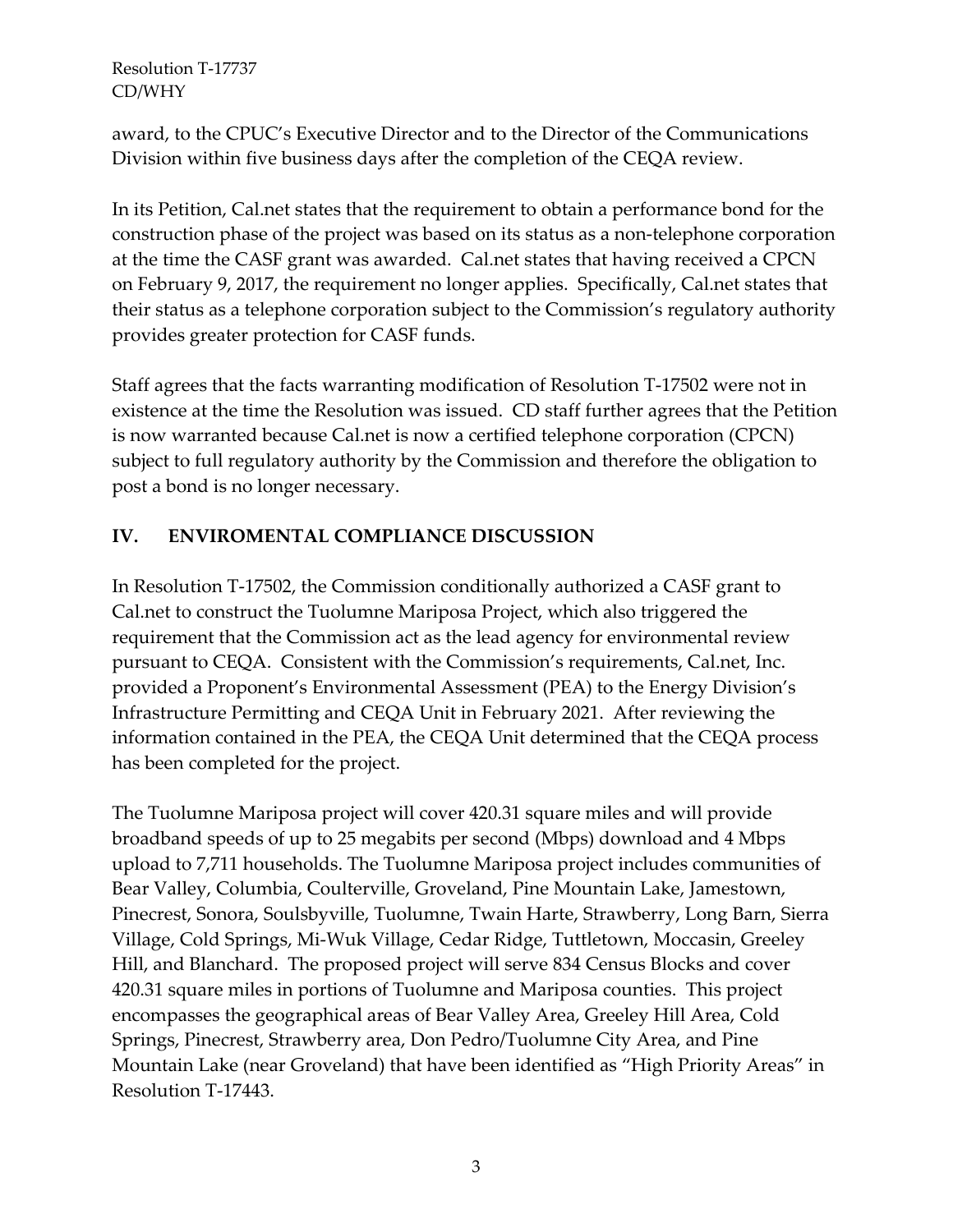As part of the PEA, Cal.net provided the completed CEQA review and permits of project components in Mariposa and Tuolumne counties separately. The CEQA unit has determined this is appropriate and Resolution T-17502 allowed the applicant to file a completed CEQA review by another agency acting as the Lead Agency pursuant to CEQA.<sup>3</sup>

In Mariposa County, Cal.net will collocate antennas on four existing towers and install two new communication tower facilities at two different locations in Mariposa County under individual Building Permits. On January 15, 2021, the Mariposa County Planning Department determined the permitted uses at the proposed locations require only building permits, and therefore are ministerial actions exempt per CEQA Guidelines §15268, Ministerial Projects.<sup>4</sup>

In Tuolumne County, Cal.net will construct nine new fixed-wireless broadband tower facilities subject to Conditional Use Permits and the three fixed-wireless broadband antennas collocated on existing towers on a mix of public and private properties. Tuolumne County's Office of Environmental Coordinator determined that Conditional Use Permits (CUP)20-002, 20-003, 20-005, 20-008, 20-009, 20-010, 20-011, 20-013, and 20-015<sup>5</sup> are categorically exempt from review pursuant to Section 15303 of the State CEQA Guidelines.<sup>6</sup>

Based on the information contained in the PEA, the CEQA process has been completed for the Tuolumne Mariposa project.

## **V. RELEASE OF CASF FUNDS DISCUSSION**

With the confirmation of CEQA categorical exemptions for the project by the Energy Division, Cal.net has satisfied the CEQA Compliance Requirements in Resolution T-17502. Therefore, the Commission shall authorize CASF grant funds to be released for the construction of the Tuolumne Mariposa Project, in accordance with the scope and budget specifications provided in Resolution T-17502.

<sup>3</sup> Res. T-17502, p. 11.

<sup>4</sup> *See* CEQA Guidelines, 14 C.C.R. § 15268; *see also* PEA Attachment B.

<sup>5</sup> CUP 20-002 approved on October 30, 2020; CUP 20-003 approved on December 17, 2020; CUP 20-005 approved on December 17, 2020; CUP 20-008 approved on October 22, 2020; CUP 20-009 approved on October 22, 2020; CUP 20-010 approved on October 30, 2020; CUP 20-011 approved on October 30, 2020; CUP 20-013 approved October 22, 2020; and CUP 20-015 approved on October 22, 2020.

<sup>6</sup> *See* 14 C.C.R. § 15303; *see also* PEA Attachment E.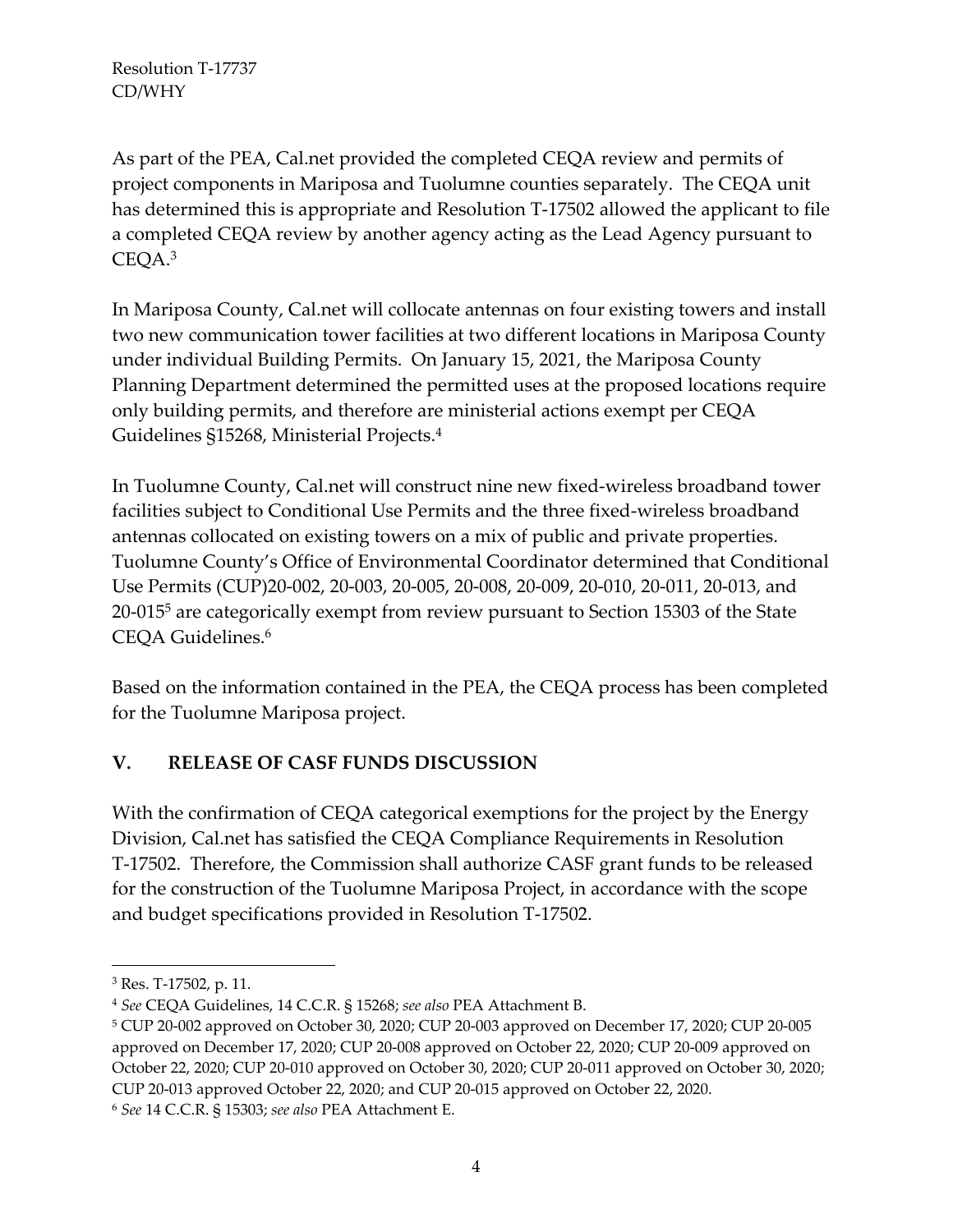# **VI. SAFETY IMPACT**

The proposed project will allow Cal.net to provide broadband services to 16 fire stations in the area. Cal.net will offer free entry-level broadband services or discounts to higher level broadband services to these fire stations. The proposed project will also allow Cal.net to leverage its infrastructure to supply public safety officials with a comprehensive interconnected public safety data network in the 700-MHz and 4.9-GHz radio bands.

# **VII. COMMENTS ON DRAFT RESOLUTION**

In compliance with Public Utilities Code, §311(g), a notice letter was emailed on May 13, 2021, informing all parties on the CASF Distribution List of the availability of the draft of this Resolution, at the Commission's documents website at [http://www.cpuc.ca.gov/documents/,](http://www.cpuc.ca.gov/documents/) and of the opportunity to comment. This letter also informed parties that the final conformed Resolution adopted by the Commission will be posted and available at the same website. The Commission received no public comments.

# **VIII. FINDINGS**

1. Resolution T-17502 (adopted December 15, 2016) conditionally authorized a California Advanced Services Fund (CASF) grant of \$3,608,224 to Cal.net to construct the Tuolumne Mariposa Project, and the ordered Cal.net to post a performance bond for the construction phase of the Project.

2. On February 9, 2017 Cal.net received a Certificate of Public Convenience and Necessity (CPCN) to provide full facilities-based and resold competitive local exchange (CLEC) telecommunications services and interexchange service in California.

3. On December 29, 2020, Cal.net filed a Petition for Modification of Resolution T-17502 seeking an expedited modification to remove the construction phase performance bond requirement.

4. Communications Division reviewed Cal.net's Petition for Modification of T-17502 and recommends Commission approval of the requested modification.

5. Resolution T-17502 (adopted December 15, 2016) conditionally authorized a CASF grant of \$3,608,224 to Cal.net to construct the Tuolumne Mariposa Project, subject to the Commission's completion of California Environmental Quality Act (CEQA)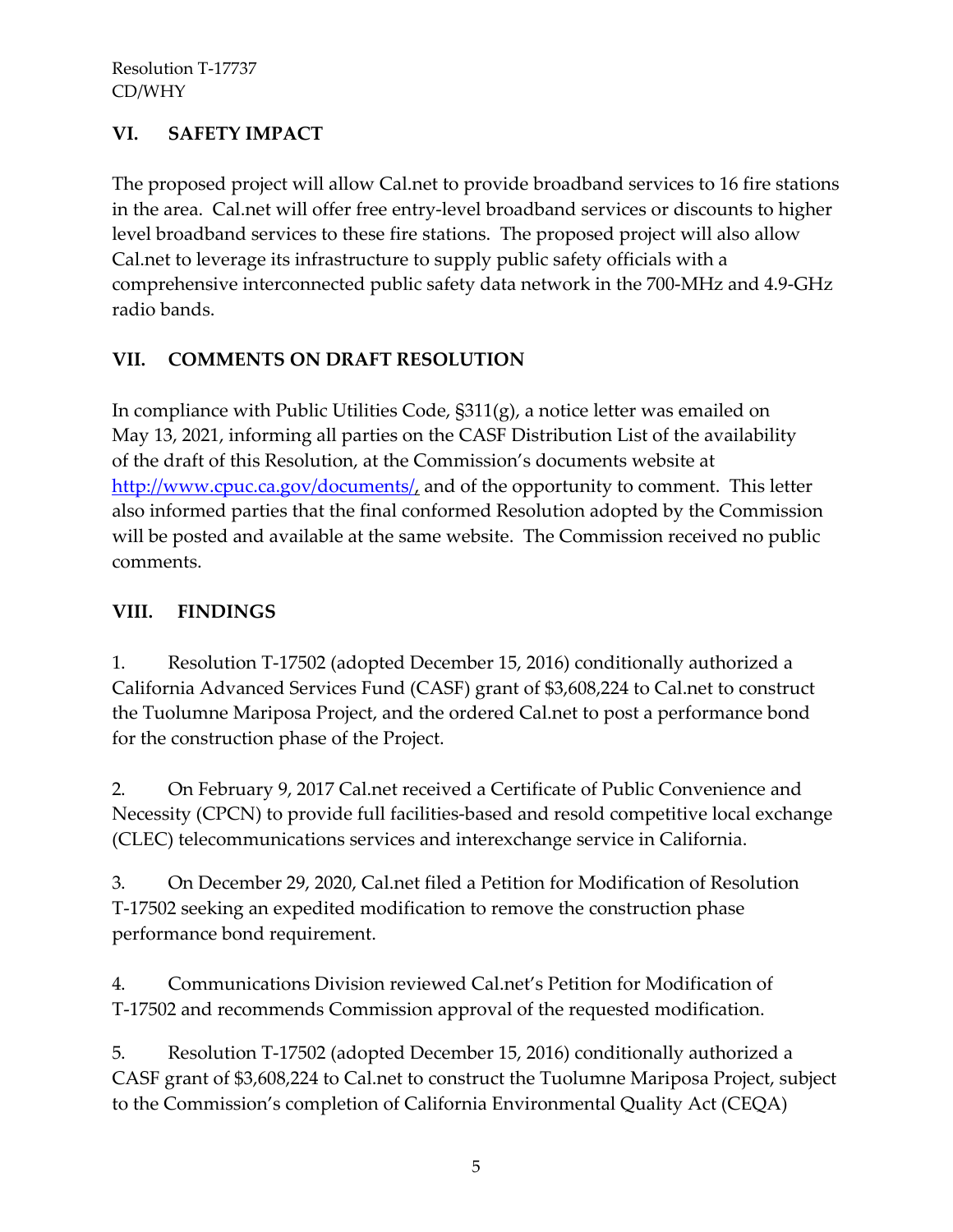review.

6. The Counties of Mariposa and Tuolumne are the lead agencies for the CEQA environmental review of the Tuolumne Mariposa Project.

7. The applicant provided the required Proponent's Environmental Assessment (PEA) to Energy Division's CEQA Unit on February 16, 2021.

8. Based on the information contained in the PEA, CEQA has been completed for the project.

9. Energy Division's CEQA Unit notified Communications Division of its finding via e-mail on March 22, 2021.

10. With the adoption of this Resolution, Cal.net, has satisfied the environmental conditions required to release funds for the construction of the Tuolumne Mariposa Project, as set forth in Resolution T-17502.

11. A notice letter was e-mailed on May 13, 2021, informing all parties on the CASF distribution list of the availability of the draft of this Resolution at the Commission's website <http://www.cpuc.ca.gov/documents/>, and of the opportunity for comment. This letter also informed parties that the final confirmed Resolution adopted by the Commission will be posted and available at this same website. The Commission received no public comments.

# **THEREFORE, IT IS ORDERED THAT:**

1. The Commission grants the Petition for Modification of Resolution T-17502, submitted by Cal.net on December 29, 2020 to remove the construction phase performance bond requirement for the Tuolumne Mariposa Project, effective as of the date of this Resolution, on the condition that Cal.net maintains its status as a public utility and holds a CPCN.

2. The Commission authorizes \$3,608,224 in CASF grant funds to be released for the construction of the Tuolumne Mariposa Project, in accordance with the scope, budget specifications, and payment guidelines provided in ResolutionsT-17502 and T-17737.